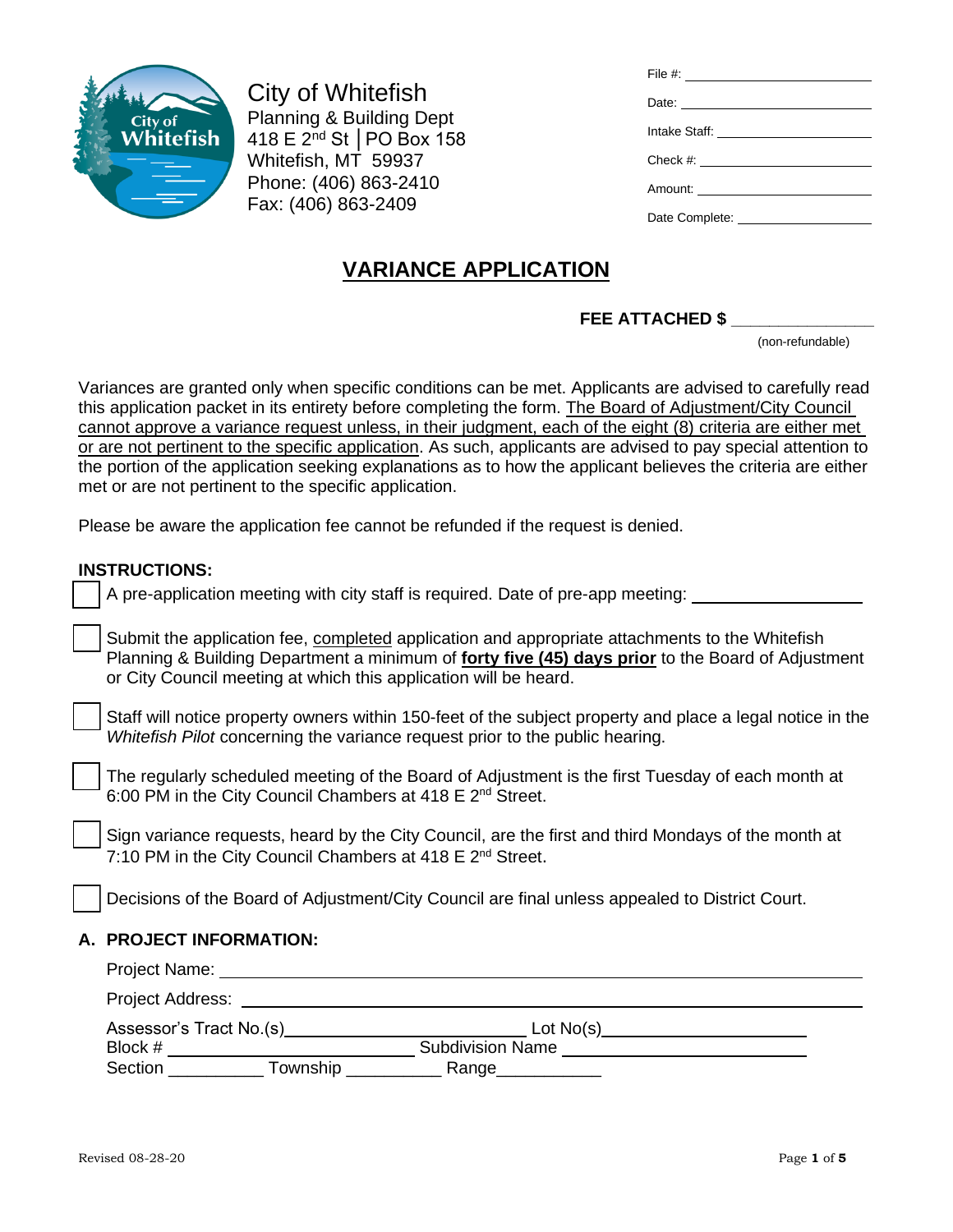I hereby certify that the information contained or accompanied in this application is true and correct to the best of my knowledge. The signing of this application signifies approval for the Whitefish staff to be present on the property for routine monitoring and inspection during the approval and development process.

| Owner's Signature                                                                                                           |                                                                                                                                                                                                                                                                      | Date                                                                                                                                                                                                                                                                         |  |
|-----------------------------------------------------------------------------------------------------------------------------|----------------------------------------------------------------------------------------------------------------------------------------------------------------------------------------------------------------------------------------------------------------------|------------------------------------------------------------------------------------------------------------------------------------------------------------------------------------------------------------------------------------------------------------------------------|--|
|                                                                                                                             |                                                                                                                                                                                                                                                                      |                                                                                                                                                                                                                                                                              |  |
| <b>Print Name</b>                                                                                                           |                                                                                                                                                                                                                                                                      |                                                                                                                                                                                                                                                                              |  |
| Applicant's Signature                                                                                                       |                                                                                                                                                                                                                                                                      | Date                                                                                                                                                                                                                                                                         |  |
| <b>Print Name</b>                                                                                                           |                                                                                                                                                                                                                                                                      |                                                                                                                                                                                                                                                                              |  |
| Representative's Signature                                                                                                  |                                                                                                                                                                                                                                                                      | Date                                                                                                                                                                                                                                                                         |  |
| <b>Print Name</b>                                                                                                           |                                                                                                                                                                                                                                                                      | **May be signed by the applicant or representative, authorization<br>letter from owner must be attached. If there are multiple owners, a<br>letter authorizing one owner to be the authorized representative for<br>all must be included.                                    |  |
|                                                                                                                             | <b>B. APPLICATION CONTENTS:</b>                                                                                                                                                                                                                                      |                                                                                                                                                                                                                                                                              |  |
| <b>Attached</b>                                                                                                             |                                                                                                                                                                                                                                                                      | ALL ITEMS MUST BE INCLUDED - INCOMPLETE APPLICATIONS WILL NOT BE ACCEPTED                                                                                                                                                                                                    |  |
|                                                                                                                             | materials.                                                                                                                                                                                                                                                           | One (1) printed copy and one (1) electronic copy of the application and supplemental                                                                                                                                                                                         |  |
|                                                                                                                             |                                                                                                                                                                                                                                                                      | Written description how the project meets the criteria in Section E                                                                                                                                                                                                          |  |
|                                                                                                                             | easements and their location                                                                                                                                                                                                                                         | Site Plan, drawn to scale, which shows in detail the lot dimensions, property lines and<br>pin location. Identify the front rear and sides of your property. Show the location of all<br>existing structures and their location relative to the property lines. Identify all |  |
|                                                                                                                             | Reduced copy of the site plan not to exceed 11" x 17"                                                                                                                                                                                                                |                                                                                                                                                                                                                                                                              |  |
|                                                                                                                             | location relative to the front, side or rear yards                                                                                                                                                                                                                   | Show the location of your requested variance requirement, including dimensions and                                                                                                                                                                                           |  |
|                                                                                                                             |                                                                                                                                                                                                                                                                      | Any other additional information requested during the pre-application process                                                                                                                                                                                                |  |
| <b>SIGN VARIANCE:</b><br>One (1) printed copy and one (1) electronic copy of the application and supplemental<br>materials. |                                                                                                                                                                                                                                                                      |                                                                                                                                                                                                                                                                              |  |
|                                                                                                                             |                                                                                                                                                                                                                                                                      | Written description how the project meets the criteria in Section E                                                                                                                                                                                                          |  |
|                                                                                                                             | A diagram, drawing or picture of the proposed or subject sign, along with its<br>dimensions, method of mounting the sign to the ground or wall, the overall height<br>measured from the natural grade of the ground and the landscaping plan relevant to<br>the sign |                                                                                                                                                                                                                                                                              |  |
|                                                                                                                             |                                                                                                                                                                                                                                                                      | Plot plan of the property showing the location of the proposed or subject sign                                                                                                                                                                                               |  |
|                                                                                                                             |                                                                                                                                                                                                                                                                      | Description of the materials to be used to construct the proposed sign                                                                                                                                                                                                       |  |
|                                                                                                                             |                                                                                                                                                                                                                                                                      | Diagrams and written description of the lighting plan for the proposed sign                                                                                                                                                                                                  |  |
|                                                                                                                             |                                                                                                                                                                                                                                                                      | Any other additional information requested during the pre-application process                                                                                                                                                                                                |  |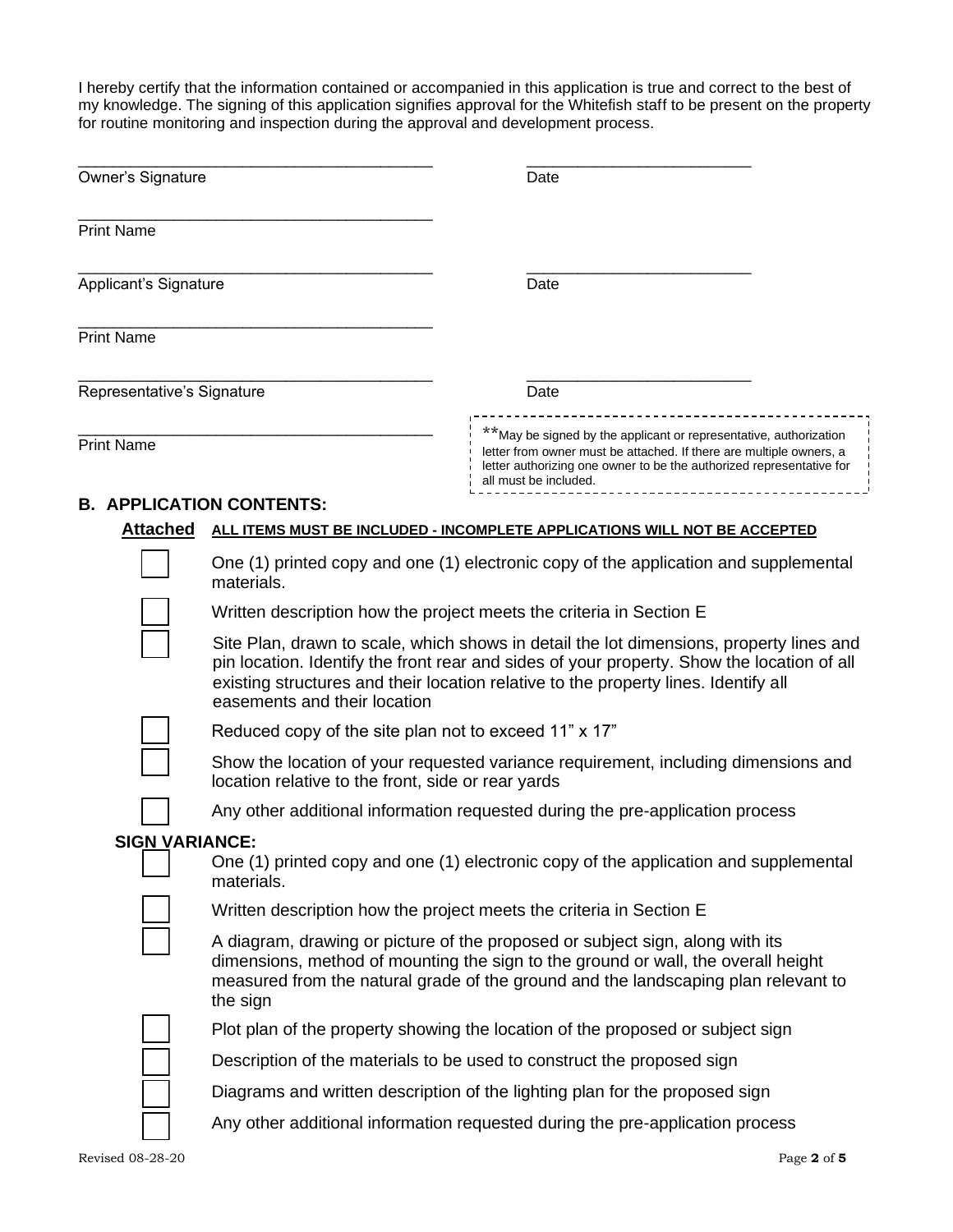When all application materials are submitted to the Planning & Building Department, the application will be scheduled for public hearing before the Board of Adjustment or City Council depending on the variance request.

# **C. OWNER/APPLICANT INFORMATION**

### **OWNER(S) OF RECORD:**

| City, State, Zip: 2008. Experience of the State of Table 1999. The State of Table 2009. The State of Table 200 |                             |  |  |  |
|----------------------------------------------------------------------------------------------------------------|-----------------------------|--|--|--|
|                                                                                                                |                             |  |  |  |
|                                                                                                                |                             |  |  |  |
| APPLICANT (if different than above):                                                                           |                             |  |  |  |
|                                                                                                                | _Phone: ___________________ |  |  |  |
|                                                                                                                |                             |  |  |  |
| City, State, Zip: 2008. Experience of the State of Table 2008. The State of Table 2008. The State of Table 200 |                             |  |  |  |
|                                                                                                                |                             |  |  |  |
|                                                                                                                |                             |  |  |  |
| <b>OTHER TECHNICAL/PROFESSIONAL:</b>                                                                           |                             |  |  |  |
|                                                                                                                |                             |  |  |  |
|                                                                                                                |                             |  |  |  |
| City, State, Zip: 2008. Experience of the State of Table 1999. The State of Table 2009. The State of Table 200 |                             |  |  |  |
|                                                                                                                |                             |  |  |  |

#### **D. NATURE OF THE VARIANCE REQUEST:**

## PRESENT USE OF THE PROPERTY: Network and the set of the set of the set of the set of the set of the set of the set of the set of the set of the set of the set of the set of the set of the set of the set of the set of the s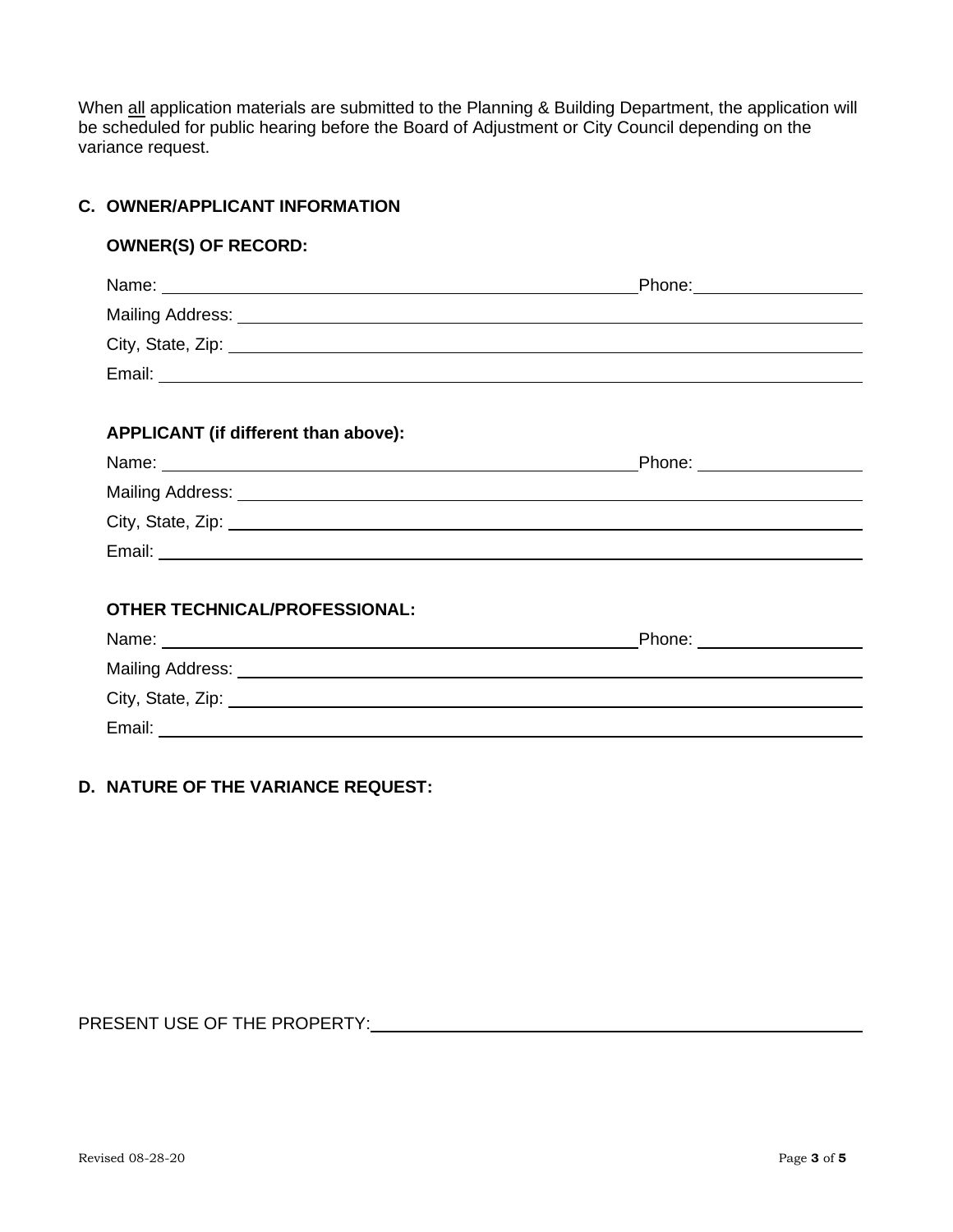- **E. FINDINGS:** "No variance shall be granted unless the Board finds all the following conditions are met or found to be not pertinent to the particular case." Respond to the following requirements.
	- 1. Strict compliance with the terms of these regulations will:
		- a. Limit the reasonable use of the property and

b. Deprive the applicant of rights enjoyed by other properties similarly situated in the district.

2. The hardship is the result of lot size, shape, topography or other circumstances over which the applicant has no control.

3. The hardship is peculiar to the applicant's property.

4. The hardship was not created by the applicant.